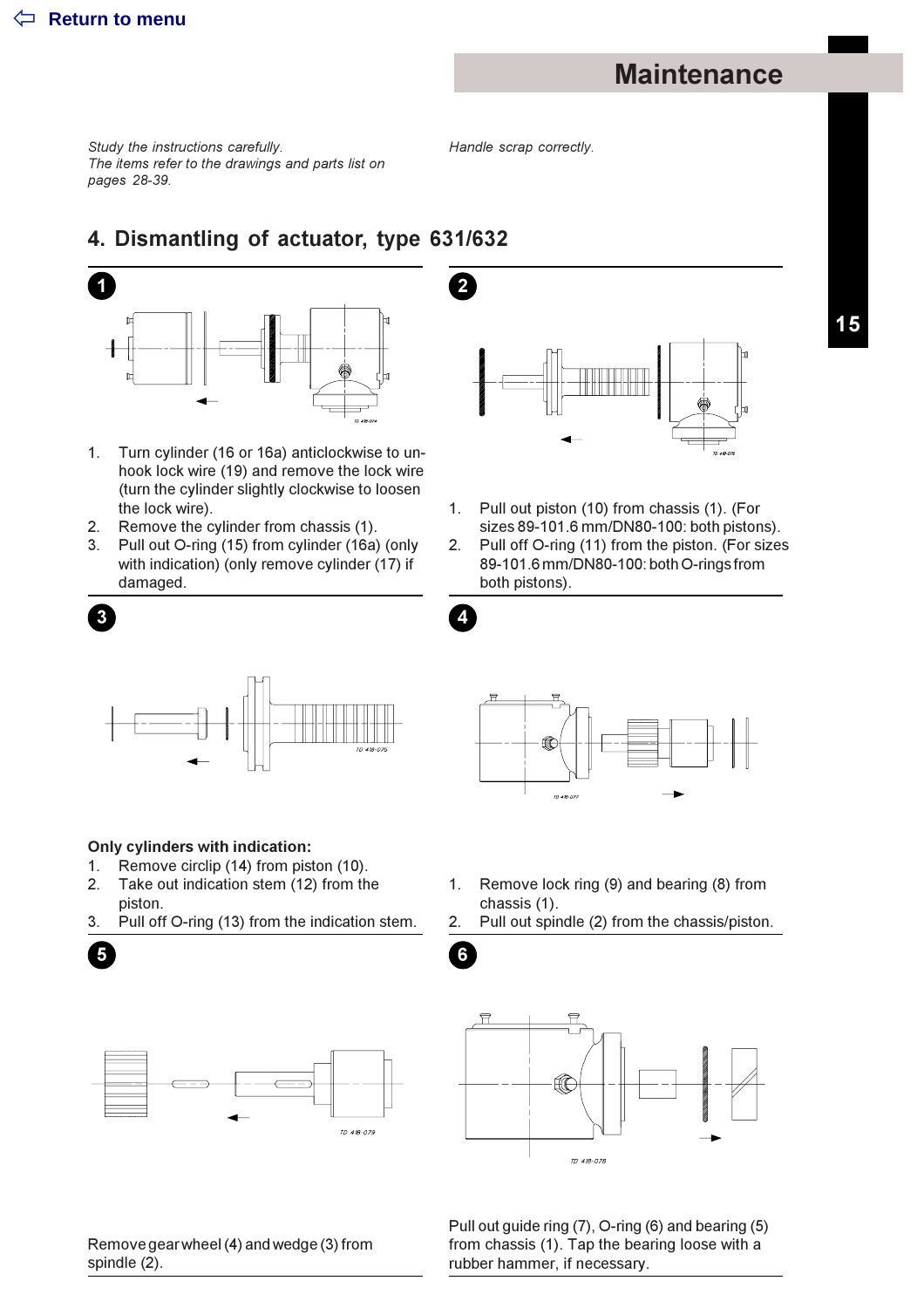## **Maintenance**

Study the instructions carefully. The items refer to the drawings and parts list on pages 28-39.

Lubricate all O-rings with silicone oil or similar before reassembly.

### 5. Reassembly of actuator, type 631/632

 $ID = 418 - 103$ 

Fit guide ring (7) and O-rings (6,18) in chassis  $(1)$ .



Fit bearing (8) and lock ring (9) into chassis (1).

#### **WARNING!**

Make sure that the lock ring is fitted well in its groove.



#### **Only with indication:**

- Slide O-ring (13) onto indication stem (12).  $1<sub>1</sub>$
- Fit the indication stem in piston (10).  $2<sup>1</sup>$
- Fit circlip (14) in the piston.  $3.$
- 4. Fit O-ring (15) in cylinder (16a).



- Fit wedge (3), gear wheel (4) and bearing  $1.$ (5) on spindle (2) (lubricate).
- $2.$ Guide/work the spindle into the chassis.



- Adjust spindle (2) so that the notch has a  $1.$ 45° angle to pistons (10).
- 2. Position the piston(s) along the opposite inner sides of chassis (1) (lubricate teeth on piston(s) with grease type Longterm plus 2).
- 3. Press piston(s) into the chassis (at the same time for sizes 89-101.6 mm/DN80-100) (check that the notch has the correct angle to the piston $(s)$ ).

Slide O-ring(s) (11) onto the piston(s). 4



- Fit cylinders (16/17) in the chassis (the  $1<sup>1</sup>$ notch in the chassis must be aligned with the dent in each cylinder).
- Hook in lock wires (19) and turn each cv- $2.$ linder clockwise until the end of the lock wire slips into the notch in the chassis (turn cylinder slightly back to secure lock wire).

18

 $\overline{1}$ 

3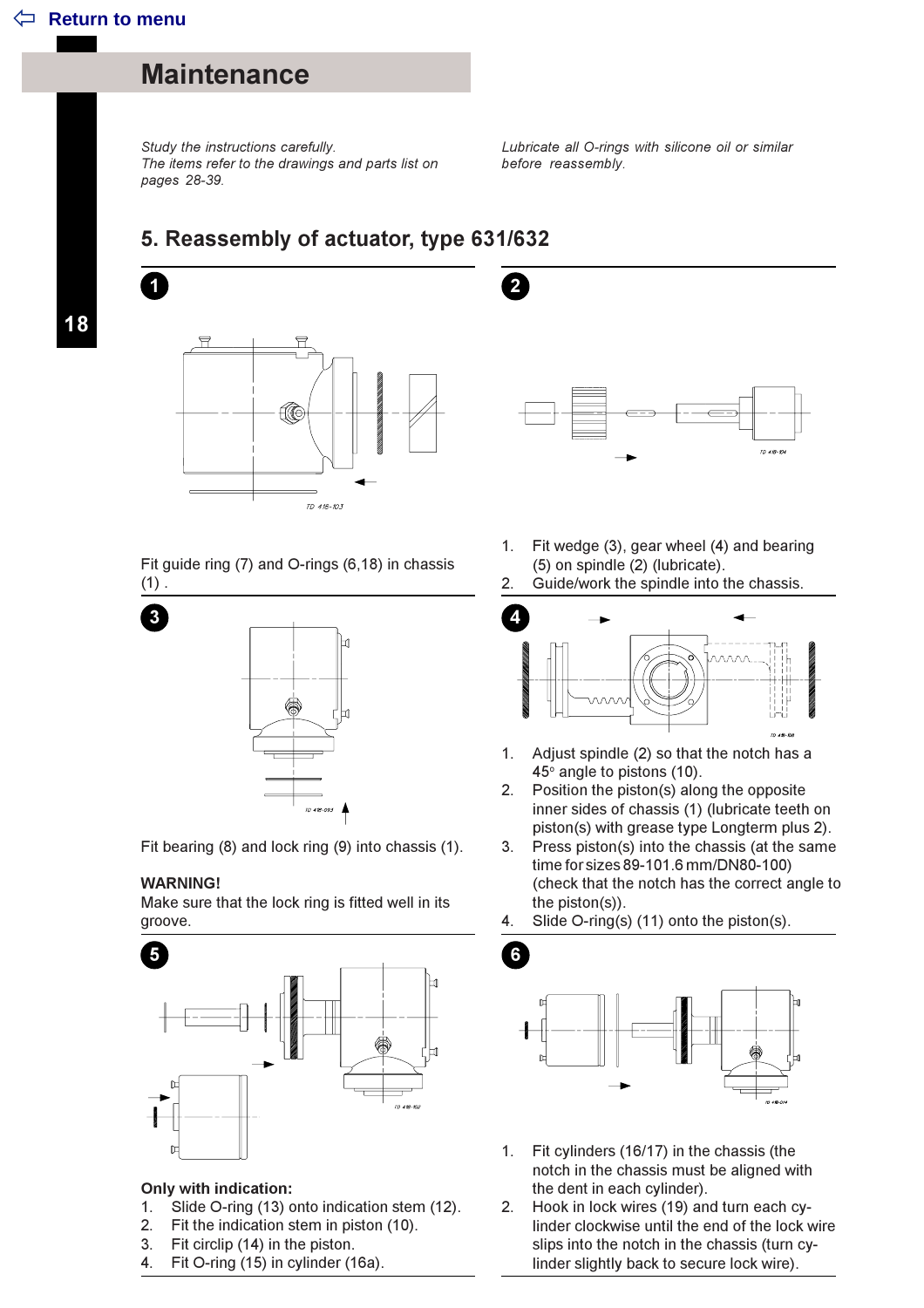# **Drawing/Parts list**

The drawings and the parts list include all items.

The items are identical with the items in the Spare Parts List. When ordering spare parts, please use the Spare Parts List!

### **Parts list** Actuator type 631/632

28

| ltem        | Quant.         | Denomination                                                   |
|-------------|----------------|----------------------------------------------------------------|
| 1           | 1              | Chassis                                                        |
| 2           | 1              | Spindle                                                        |
| 3           | 1              | Wedge                                                          |
| 4           | 1              | Gear wheel                                                     |
| 5           | 1              | Bearing                                                        |
| $6\wedge$   | 1              | O-ring                                                         |
| $7\Delta$   | 1              | Guide ring                                                     |
| $8\Lambda$  | 1              | Bearing                                                        |
| 9           | 1              | Lock ring                                                      |
| 10          | 1              | Piston                                                         |
|             | $\overline{2}$ | Piston (type 631, sizes 80-101.6)                              |
|             | $\overline{2}$ | Piston (type 632, sizes 80-101.6)                              |
| 11 $\Delta$ | 1              | O-ring                                                         |
|             | 2              | O-ring                                                         |
|             | 3<br>4         | O-ring (type 633, sizes 25-76.1)                               |
| 12          | 1              | O-ring (type 633, sizes 89-101.6)<br>Indication stem           |
| a           | 1              | Indication stem for telescope indication                       |
| b           | 1              | Spring for telescope indication                                |
| с           | 1              | Screw for telescope indication                                 |
| d           | 1              | Extension stem for telescope indication                        |
| $13\Lambda$ | 1              | $O$ -ring                                                      |
| 14          | 1              | Circlip                                                        |
| 15∆         | 1              | $O$ -ring                                                      |
| 16          | 1              | Cylinder                                                       |
|             | $\overline{2}$ | Cylinder (type 630, sizes 63-76.1)                             |
|             | $\overline{2}$ | Cylinder (type 633, sizes 89-101.6)                            |
| a<br>17     | 1<br>1         | Cylinder for indication                                        |
| 18∆         | $\overline{2}$ | Cylinder<br>O-ring                                             |
| 19          | 2              | Lock wire                                                      |
| 20          | 1              | Bonnet                                                         |
| 21          | 4              | Screw                                                          |
| 22          | 1              | Spring (type 630, sizes 25-51)                                 |
|             | 2              | Spring (type 630, sizes 63-76)                                 |
| 23          | 1              | Lock wire (type 630, sizes 25-51)                              |
|             | 2              | Lock wire (type 630, sizes 63-76.1)                            |
| 24          | 1              | Flange                                                         |
| 25          | 1              | Flange for indication                                          |
| 26          | 1              | Cylinder lid                                                   |
| a<br>27     | 2<br>1         | Screw<br>Screw for indication stem                             |
| 28          | 1              | Auxiliary cylinder (type 633, sizes 25-76.1)                   |
|             | 2              | Auxiliary cylinder (type 633, sizes 89-101.6)                  |
| 29          | 1              | Auxiliary piston (type 633, sizes 25-76.1)                     |
|             | 2              | Auxiliary piston (type 633, sizes 89-101.6)                    |
| 30Д         | 1              | O-ring (type 633, sizes 25-76.1)                               |
|             | $\overline{c}$ | O-ring (type 633, sizes 89-101.6)                              |
| 31          | $\mathbf{1}$   | Lock wire (type 633, sizes 25-76.1)                            |
|             | $\overline{2}$ | Lock wire (type 633, sizes 89-101.6)                           |
| 32          | $\mathbf{1}$   | Air fitting (type 630)                                         |
|             | 2              | Air fitting (type 631, 632)                                    |
|             | 3<br>5         | Air fitting (type 633, sizes 25-76.1)                          |
| 33          | 1              | Air fitting (type 633, sizes 89-101.6)<br>Guide for indication |
| 34          | 1              | Spindle extension (only for size 25)                           |
|             |                |                                                                |